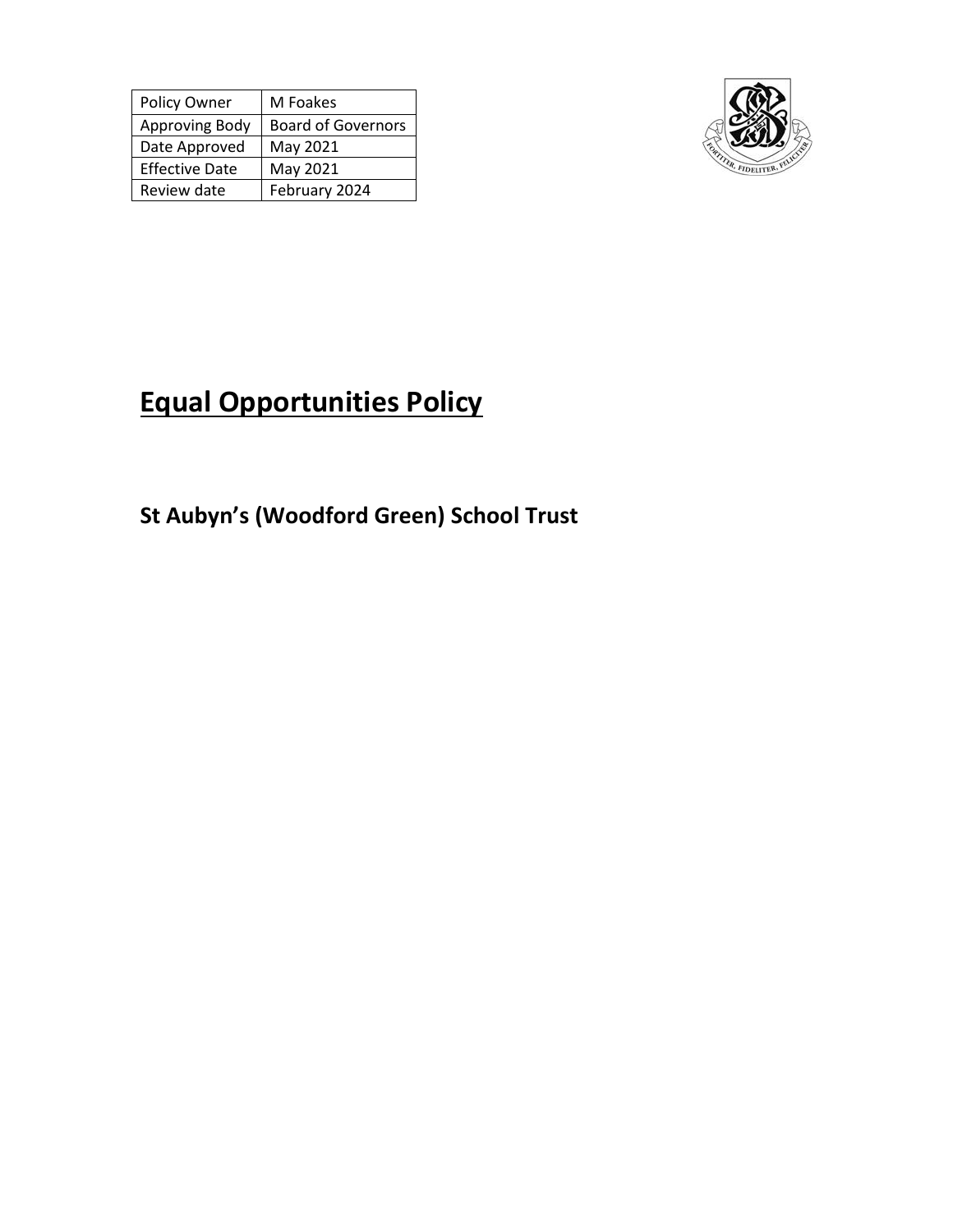St Aubyn's School is an equal opportunities employer.

In order to promote an environment within which the school can call upon the widest possible range of knowledge, skill and experience, as well as ensuring compliance with the relevant legislation and codes of practice, we are committed to achieving and maintaining a workforce which represents the population within our recruitment area in terms of race or colour, nationality or national or ethnic origins, religion or belief, sex, sexual orientation, pregnancy or maternity, marital or civil partnership status, gender reassignment, age, and disability (together known as "Protected Characteristics").

To this end, we shall regularly review the operation of our recruitment, promotion, training and development procedures to ensure that no applicant for employment or member of staff is disadvantaged by conditions or requirements which cannot be shown to be justifiable.

No employee or prospective employee will receive unfair or unlawful treatment on the grounds of a Protected Characteristic, because they are perceived to have a Protected Characteristic or because they are associated with someone who has a Protected Characteristic, in particular but not only, in relation to:

- Recruitment and selection
- Promotion, transfer & training opportunities
- Benefits, terms and conditions of employment
- Grievance and disciplinary procedures
- Termination of employment including redundancies
- Conduct at work
- Procedures ensure fair and equitable treatment in relation to admission and assessment of students.

The principles of non-discrimination and equality of opportunity also apply to the way in which staff must treat visitors, pupils, parents, suppliers and former members of staff.

# **Implementation**

The School with the assistance of the staff will:

- Break down any barriers to equality of opportunity which may prevent staff members realising their full potential or accessing benefit
- Advertise vacancies and ensure job selection criteria are appropriate for the job.
- Promptly and fully investigate all complaints of discrimination and harassment, taking appropriate action where necessary.
- Ensure that all members of staff are fully informed and trained on this Policy.
- Examine and review existing procedures to ensure they are not discriminatory in their operation
- Ensure the language used in official communication reflects the letter and spirit of the policy

# **Recruitment and Selection**

The staffing process is governed by the school's principles of non-discrimination and is designed to achieve the best match between, on the one hand, the individual's knowledge and skills, experience and character and, on the other hand, the requirements of the vacant post, recognising the need for flexibility to respond to changing conditions.

- The capability of the individual to perform in the position will be the major selection criterion but the ability both to work with others and to be trained, coupled with individual potential, will be taken into account.
- All applicants will be dealt with courteously and as expeditiously as possible.
- Appointments will be confirmed on receipt of satisfactory references, DBS checks, a medical report (where applicable) and satisfactory completion of a probationary period.

### **Disability**

If you are disabled or become disabled, we encourage you to tell us about your condition so that we can support you as appropriate.